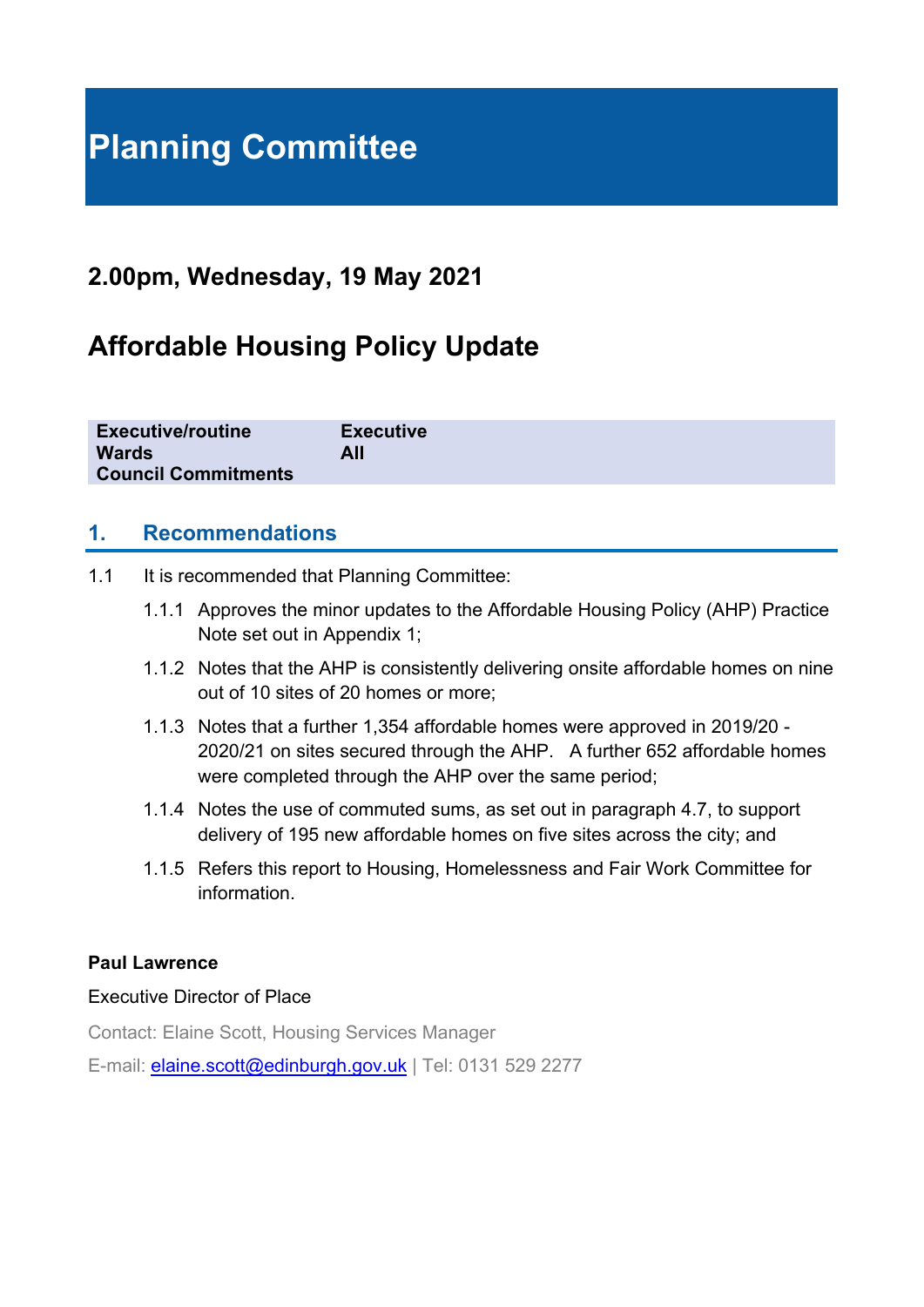**Report**

# **Affordable Housing Policy Update**

#### **2. Executive Summary**

- 2.1 The Affordable Housing Policy (AHP) provides an important source of land to support the delivery of the new supply of affordable housing. This report provides an update on AHP performance in 2019/20 and 2020/21 and the use of commuted sums to support the delivery of new affordable homes over the same period.
- 2.2 The report also sets out minor changes to the AHP Practice Note set out in Appendix 1, which aims to provide more clarity to assist developers to understand what is expected at an early stage when developing proposals for affordable homes.

#### **3. Background**

- 3.1 In 2000, Edinburgh was the first local authority to introduce an AHP in Scotland. The AHP is a planning policy which ensures that 25% of homes on all housing sites with 12 homes or more, are required to be affordable. The policy requires private housing developers to transfer a proportion of a housing site/land to affordable housing providers for affordable housing use.
- 3.2 On [24 August 2017,](https://democracy.edinburgh.gov.uk/Data/City%20of%20Edinburgh%20Council/20170824/Agenda/$item_81_-_programme_for_the_capital_-_the_city_of_edinburgh_council_business_plan_2017-22.xls.pdf) Council approved its five-year business plan. The plan sets out an objective to build 20,000 new affordable homes in the city over the following ten years. The AHP is an important delivery mechanism to meet this commitment. Prior to its introduction, the high demand for housing land in the city meant that affordable housing developers were often outbid by private housing developers and failed to acquire suitable land for affordable housing.
- 3.3 On [7 August 2019,](https://democracy.edinburgh.gov.uk/documents/s4200/8.1%20-%20Affordable%20Housing%20Policy%20Delivery.pdf) Planning Committee noted an AHP Delivery report. This set out the strong performance of the AHP, with 3,828 onsite affordable homes being secured between 2013 and 2018. Nine out of ten planning applications of 20 or more homes resulted in onsite delivery of affordable homes.
- 3.4 On 23 March 2020, the UK went into national lockdown in response to the Covid-19 pandemic. In Scotland, construction work was temporarily halted between 6 April 2020 and 16 July 2020. Construction work has recommenced but physical distancing measures on construction sites remain in place.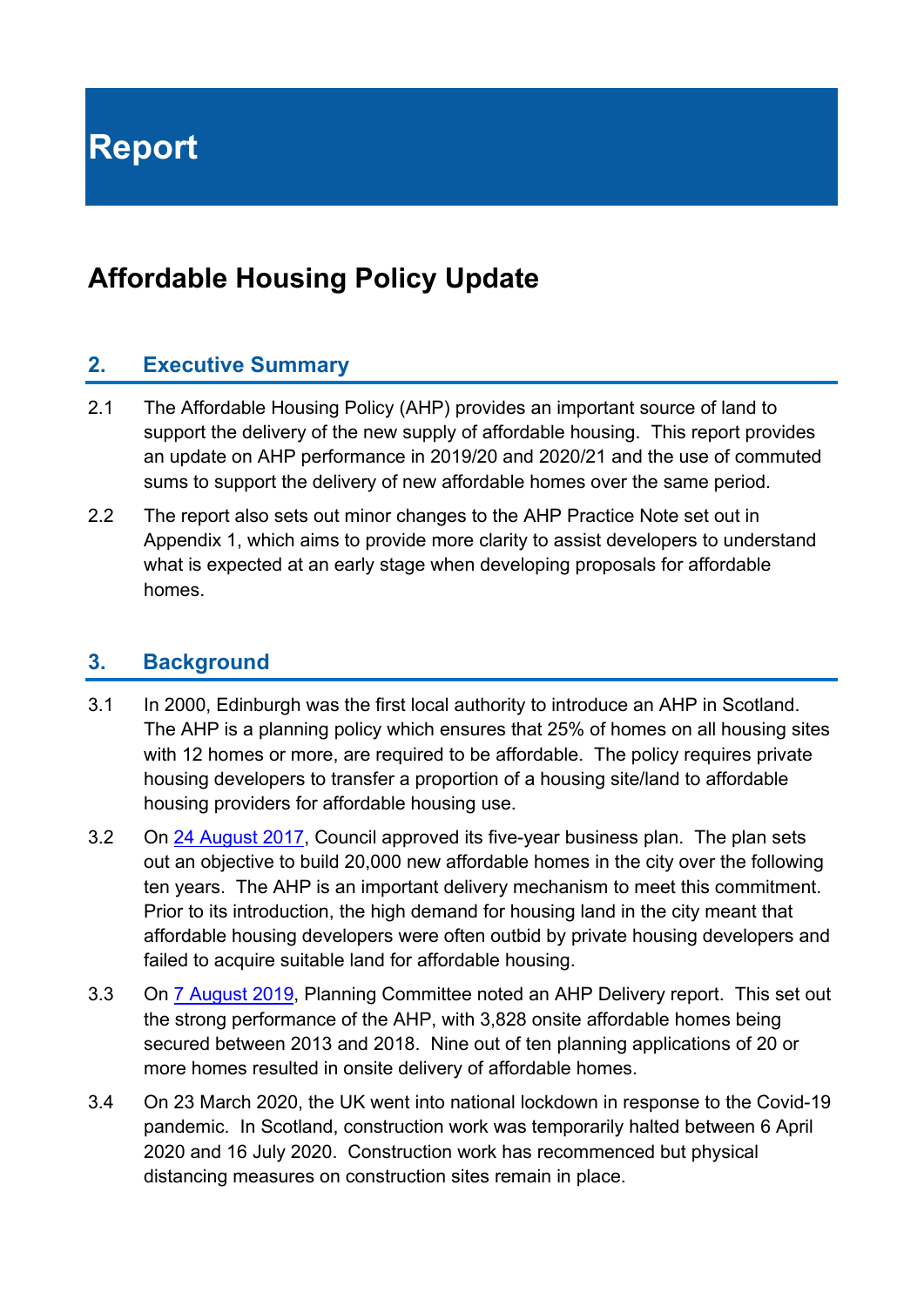3.5 On 14 [January 2021,](https://democracy.edinburgh.gov.uk/documents/s30291/7.1%20-%20Strategic%20Housing%20Investment%20Plan%20SHIP%202021-2026.pdf) Housing, Homelessness and Fair Work Committee approved the Strategic Housing Investment Plan (SHIP) 2021-26. This SHIP set out a pipeline of 10,036 affordable homes which could be approved for site start, with 11,370 anticipated completions between 2021 and 2026.

# **4. Main report**

#### **AHP Delivery in 2019/20 and 2020/21**

- 4.1 Affordable housing delivery across the city continues to be strong; at the end of March 2021 there were over 2,400 affordable homes under construction on 37 sites. However, performance in 2020/21 has been affected by the impact of Covid-19, national lockdown and subsequent mitigating measures such as social distancing on construction sites.
- 4.2 The number of new affordable homes that completed in 2020/21 was 1,087 of which 141 or 13% were enabled by the AHP. This compares to 1,443 affordable home completions in 2019/20, of which 511 or 35% were enabled by the AHP. The decline in numbers in 2020/21 is attributed to lockdown impacting on construction timescales, with major projects such as Salamander Street (199 homes) and Waterfront Plaza (82 homes) amongst others now due to complete in 2021/22.
- 4.3 The number of new affordable home approvals enabled by the AHP continues to increase. Of the 1,930 new affordable homes approved in 2019/20, 621 or 32% were enabled through the AHP. Of the 1,285 new affordable homes approved in 2020/21, 733 or 57% were enabled through the AHP. This compares to just over 500 new affordable homes enabled by the AHP each year in 2017/18 and 2018/19.
- 4.4 There are significant new approvals expected in 2021/22. Sites such as West Craigs (almost 300 affordable homes delivered by Dunedin Canmore) and Edinburgh Park (160 affordable homes delivered by Home Scotland) are likely to be brought forward as part of the Affordable Housing Supply Programme (AHSP), supported with grant funding and have been directly enabled by the AHP.

**Consents** 

4.5 There were 32 developments of 20 homes or more that were consented in 2019/20 and 2020/21, and all but three have or will deliver onsite affordable housing. This means that the AHP is still consistently delivering onsite affordable homes on nine out of 10 sites of 20 homes or more.

#### Commuted Sums

4.6 Onsite provision of affordable housing is the highest priority for the AHP and officers seek to secure this for all sites of 20 units or more. Where there are exceptional reasons to not deliver on site affordable housing a commuted sum can be agreed. Commuted sums are calculated based on land value, and in line with the national Planning Advice Note, the amount of the sum is assessed independently by the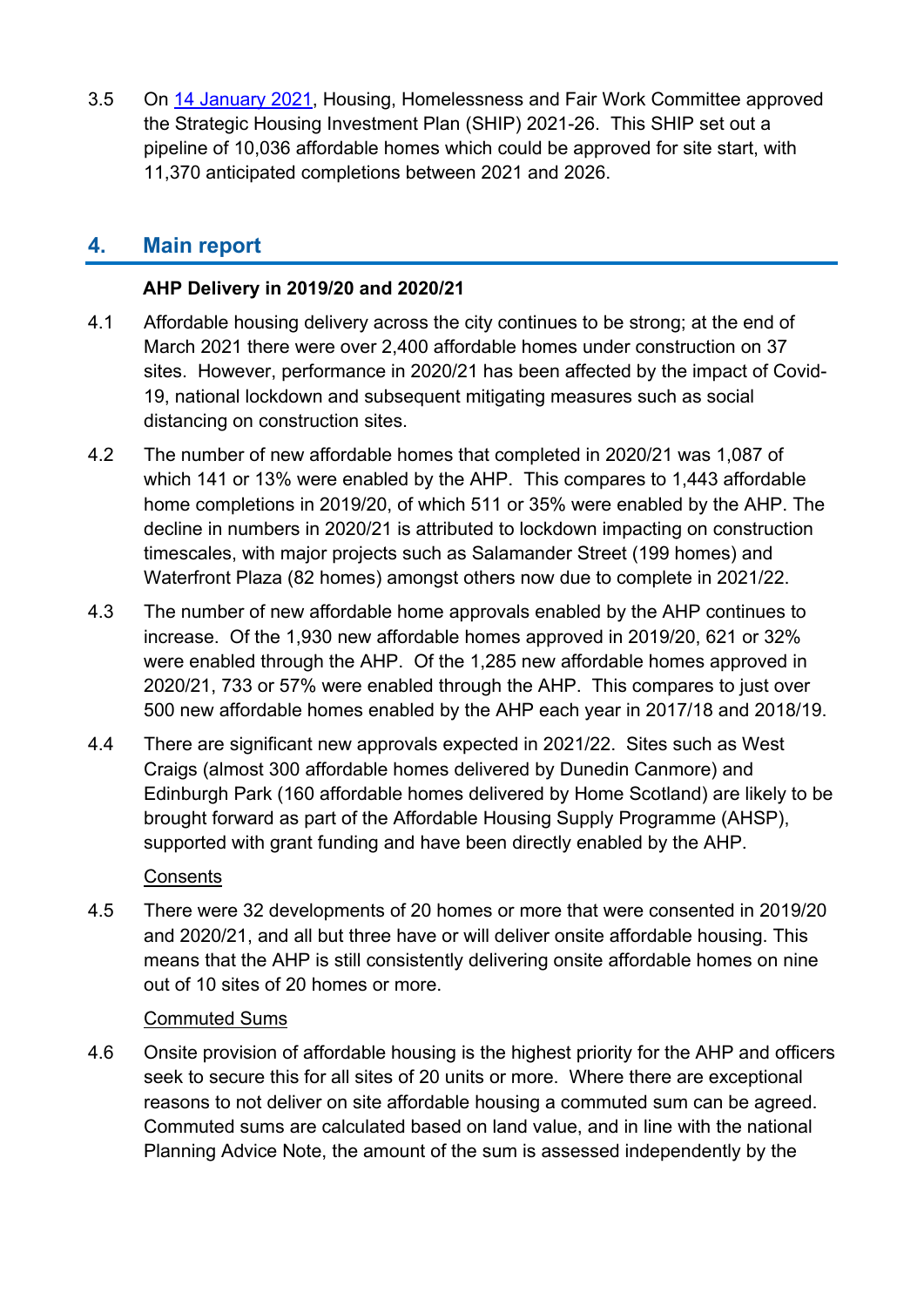District Valuer. Over the last two years the Council has received commuted sums which average £48,000 per affordable home.

- 4.7 Since 2013 more than £6.190 million has been received in commuted sums. £1.853 million in commuted sums was received between 2019/20 and 2020/21.
- 4.8 To date, £2.275 million has been spent to support the delivery of 478 affordable homes. The Council has used £1.214 million in 2019/20 and 2020/21 to support the delivery of 195 affordable homes. This is set out in Table 1. The average amount of commuted sums that was required to support new affordable homes was just over £6,200 per home.

| Table 1: Commuted Sums Used to Support Affordable Housing in 2019/20 and |  |
|--------------------------------------------------------------------------|--|
| 2020/21                                                                  |  |

| <b>Project</b>                                         | <b>Homes</b> | <b>Ward</b>                      | <b>Amount</b> | <b>RSL</b>                                       |
|--------------------------------------------------------|--------------|----------------------------------|---------------|--------------------------------------------------|
| Ford's Road -<br><b>Westwood Town</b><br><b>Houses</b> | 14           | Sighthill/ Gorgie                | £0.147m       | <b>LAR Housing Trust</b>                         |
| Fountainbridge Block L<br>(2nd payment)                | 19           | <b>City Centre</b>               | £0.244m *     | <b>Dunedin Canmore</b><br>Housing<br>Association |
| Fountainbridge                                         | 113          | Fountainbridge/<br>Craiglockhart | £0.349m       | City of Edinburgh<br>Council                     |
| <b>Ferrymuir Gait</b>                                  | 32           | Almond                           | £0.270m       | Link Group                                       |
| Viewforth (Former<br>Boroughmuir High<br>School)       | 17           | Meadows/<br>Morningside          | £0.204m       | <b>Link Group</b>                                |
| Total:                                                 | 195          | Total:                           | £1.214m       |                                                  |

*\*second payment on this site, £0.400m total.*

4.9 The remaining balance (approximately £3.915 million) will be used to support the delivery of affordable housing in the same or adjacent ward to the principal development site, where possible. Sums must be used within ten years. There is over £0.4m already committed to support affordable housing at Shrubhill and Gylemuir Road.

#### AHP Guidance

- 4.10 The Council's planning guidance on 'Affordable Housing' sets out how the provision of affordable housing within planning proposals will be assessed. The detailed implementation of the Council's affordable housing policy is set out in the Affordable Housing Practice Note at Appendix 1. This was last updated in February 2020, as part of the annual review of planning guidance.
- 4.11 A recent review of this Practice Note has identified further minor updates that would provide more clarity as to how the AHP is implemented. The changes are intended to be helpful in assisting developers to understand what is expected at an early stage of developing proposals for a site. For example, one update is to highlight the importance of developers having early engagement with Registered Social Landlords (RSLs). The changes generally reflect current expectations and practice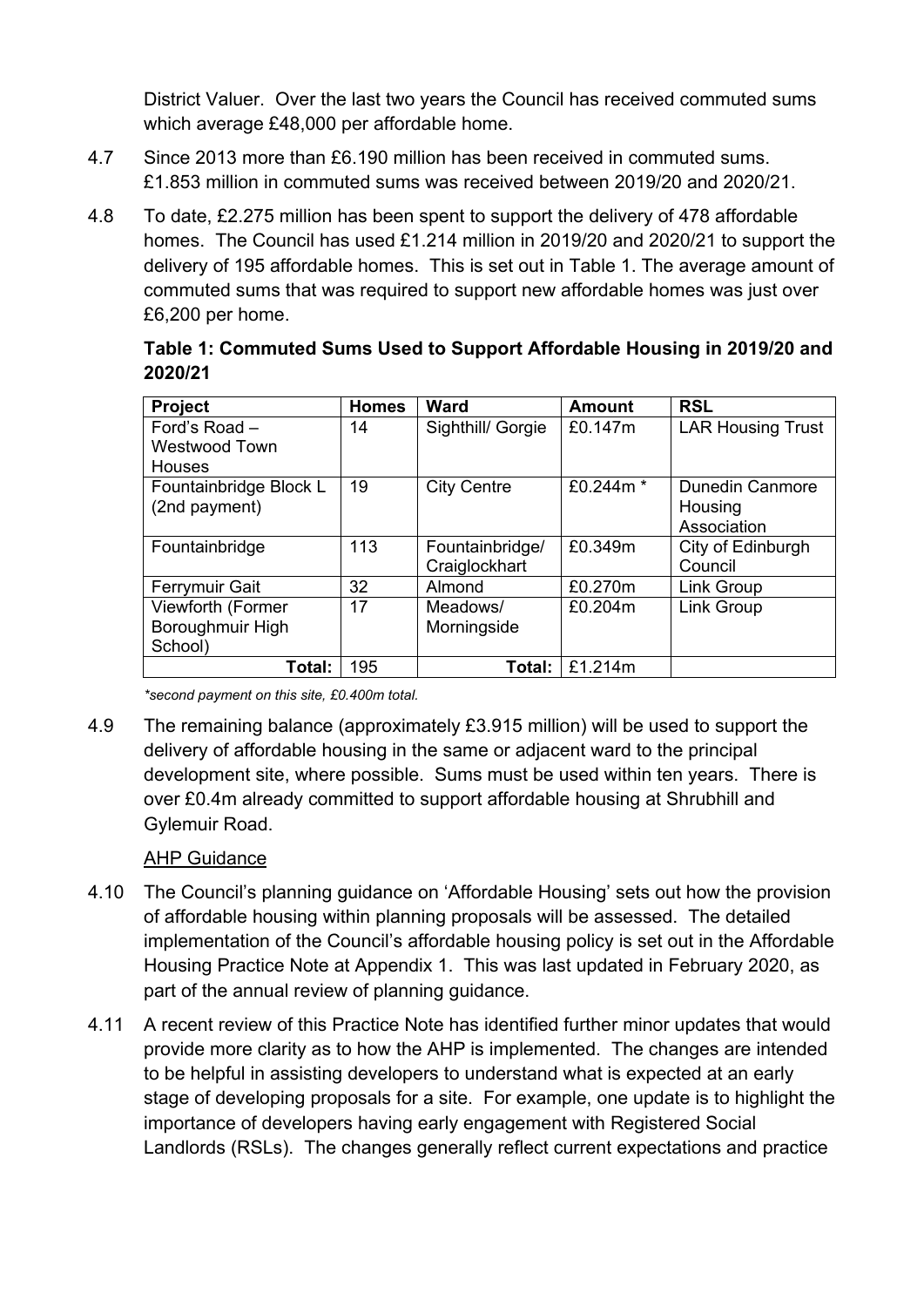relating to affordable housing provision and are sufficiently minor that no consultation is required

- 4.12 One of the proposed updates removes the reference to Golden Share (GS) homes having a purchase price set at 80% of market value in 'perpetuity'. GS is a low-cost home ownership tenure where the purchase price is fixed at 80% of market value, as set out in their title deeds. GS homes are made available to people who could not afford to purchase the property at full market value.
- 4.13 Current guidance states that GS properties can have a value of up to £214,796, which is roughly 80% of average house prices in Edinburgh. House price inflation means that the affordability of GS homes in perpetuity can no longer be guaranteed, as house prices are increasing more quickly than incomes. The heated housing market has resulted in properties which were well within the GS threshold at initial purchase, increasing in value over time and exceeding the GS threshold on resale.
- 4.14 It is recommended that for resales of GS homes which have a market value of £265,000 or higher (evidenced by an independent Home Report), the Council should seek repayment of the GS discount (20% of market value) from the seller when the home is sold. For a property with value of £265,000, the repayment to the Council would be £53,000. The sum repaid would be used to support the delivery of on-site affordable housing, in the same way as commuted sums.
- 4.15 In rare instances it may be difficult or not be possible to sell a home at market value. For example, if the only properties in an area that have been sold are GS, this can skew their perceived value. In these rare instances, and only with evidence that market sale is not generating interest from buyers, the Council may consider resales of GS homes that exceed the threshold. These changes will be reflected in the 'Sellers Guide to Golden Share' as published on the Council website.
- 4.16 It is recommended that Committee approves the minor updates to the AHP Practice Note set out in Appendix 1.

## **5. Next Steps**

- 5.1 Reporting on the AHP will be provided annually to Planning Committee and Housing, Homelessness and Fair Work Committee.
- 5.2 Further changes to AHP may be considered as part of the preparation of future guidance to support relevant policies in the City Plan 2030.

# **6. Financial impact**

6.1 The high cost of land in Edinburgh means that RSLs are not able to compete with private developers to purchase sites. The AHP requires private housing developers to transfer a proportion of sites for development of affordable housing.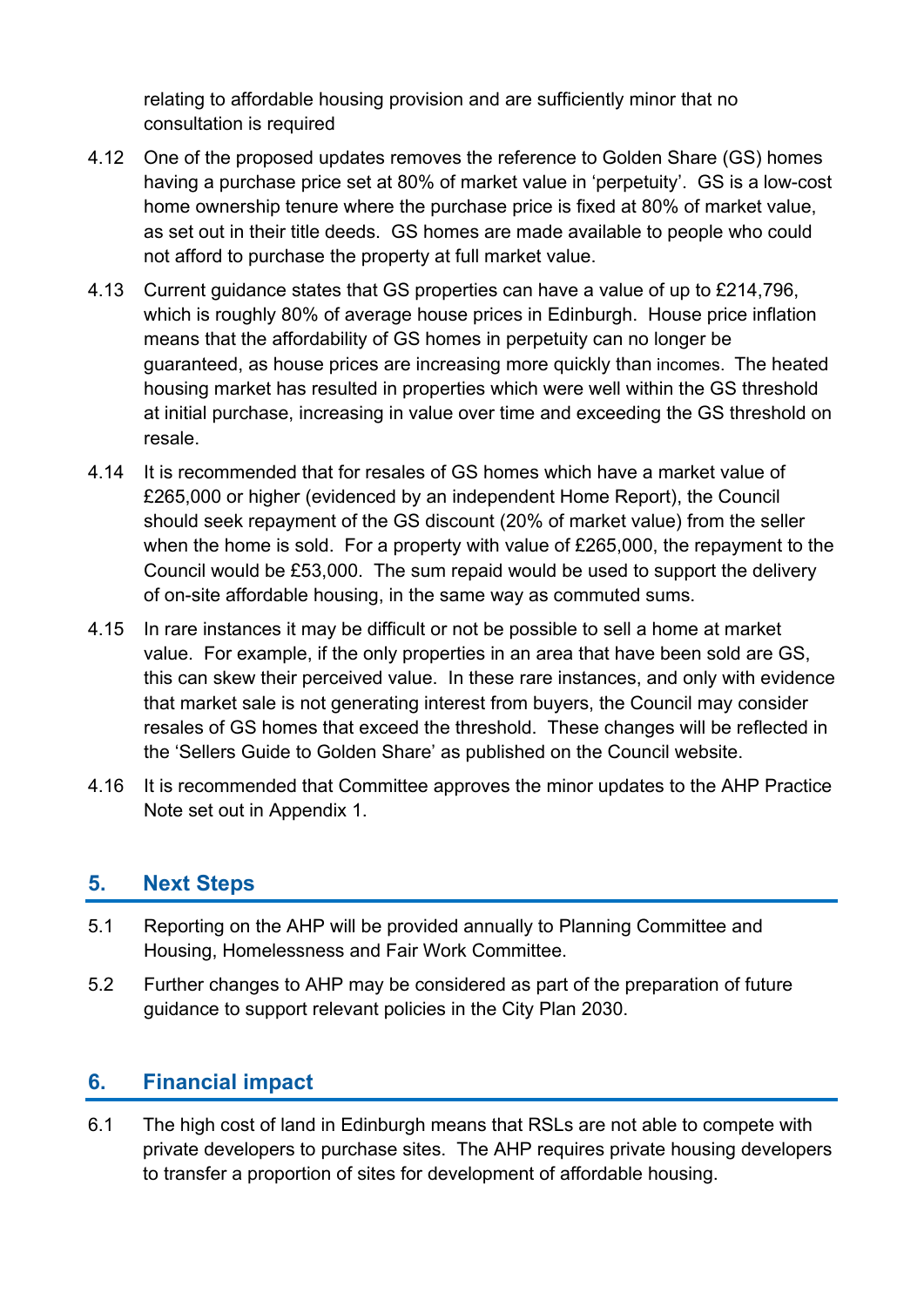6.2 Commuted sums are used to support the delivery of affordable housing by the Council and RSLs.

# **7. Stakeholder/Community Impact**

- 7.1 The Policy has been successful in delivering mixed tenure communities and providing affordable housing in diverse areas across the city.
- 7.2 The Council and RSLs place community engagement at the centre of housing development projects and go far beyond statutory planning requirements.
- 7.3 Affordable homes delivered through AHP are built to high standards and as such contribute to the public sector equality duty and advances equality of opportunity. Homes secured through the AHP increase access to affordable housing and well designed, energy efficient, safer and cleaner communities. It contributes to improved health by increasing the supply of good quality homes, reducing fuel poverty and providing homes which are physically accessible.
- 7.4 The majority of new build properties delivered by the Council and its housing association partners are accessible for people of limited mobility, meaning particular needs housing requirements can often be met through allocation of a standard general needs property.
- 7.5 The changes to Golden Share policy are as a result of feedback from GS owners who have sold their homes.

# **8. Background reading/external references**

- 8.1 [Strategic Housing Investment Plan 2021/26,](https://democracy.edinburgh.gov.uk/ieListDocuments.aspx?CId=141&MId=5691) Housing, Homelessness and Fair Work Committee, January 2021.
- 8.2 [Affordable Housing Policy Delivery,](https://democracy.edinburgh.gov.uk/ieListDocuments.aspx?CId=147&MId=323) Planning Committee, 7 August 2019
- 8.3 [Guidance on the delivery of Affordable Housing, February 2019](https://www.google.com/url?sa=t&source=web&rct=j&url=https://www.edinburgh.gov.uk/downloads/file/24486/affordable-housing&ved=2ahUKEwiOx62iwvHvAhUt_7sIHQERCLwQFjADegQIBxAC&usg=AOvVaw212bDmYJZhTMswBZk4Tsh6)
- 8.4 [Annual Review of Guidance,](https://democracy.edinburgh.gov.uk/ieListDocuments.aspx?CId=147&MId=323) Planning Committee, February 2020.

## **9. Appendices**

9.1 Appendix 1 - Changes to Affordable Housing Policy Guidance.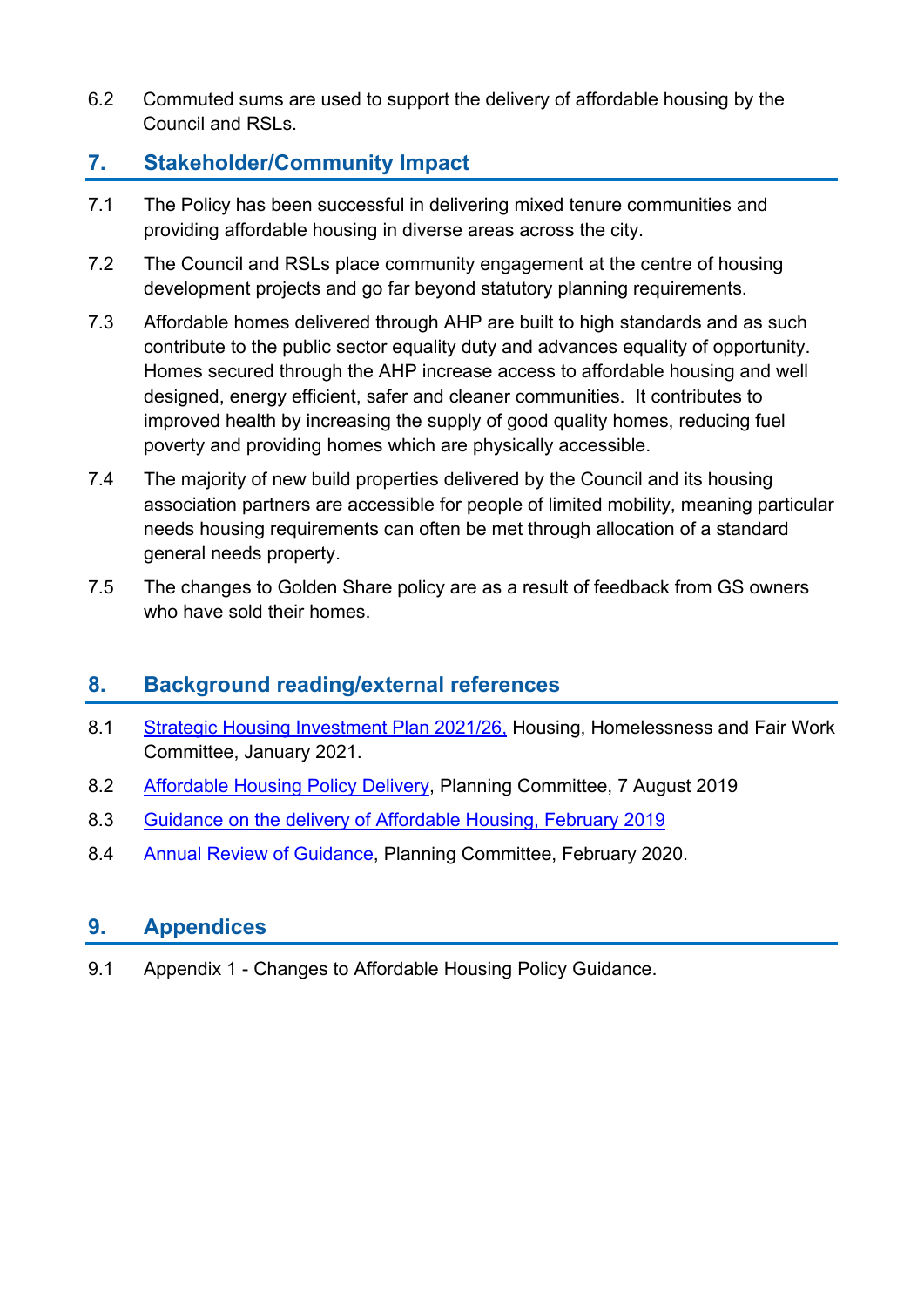## **Appendix 1: Changes to Affordable Housing Policy Guidance**

| Page /<br><b>Section</b>                                | <b>Proposed Edits</b>                                                                                                                                                                                                                                                                                                                                                                                               | <b>Reason for Update</b>                                                                                                                                                                                       |
|---------------------------------------------------------|---------------------------------------------------------------------------------------------------------------------------------------------------------------------------------------------------------------------------------------------------------------------------------------------------------------------------------------------------------------------------------------------------------------------|----------------------------------------------------------------------------------------------------------------------------------------------------------------------------------------------------------------|
| 4                                                       | Delete text:                                                                                                                                                                                                                                                                                                                                                                                                        | To better reflect current Council                                                                                                                                                                              |
|                                                         | "This practice note is not planning guidance but it provides further information<br>explaining how the policy and guidance is implemented by Services for<br><b>Communities Department."</b>                                                                                                                                                                                                                        | structure.                                                                                                                                                                                                     |
| 4 / Section 1                                           | Add:                                                                                                                                                                                                                                                                                                                                                                                                                | To encourage applicants to engage<br>with RSLs, as well as, the Council at<br>an early stage.                                                                                                                  |
| (after last<br>bullet point)                            | "Applicants should also engage with RSLs at an early stage and<br>prior to submitting a planning application. The affordable housing<br>provider may have specific requirements in relation to the design and<br>specification of homes. Wherever possible, affordable housing should<br>comply with the Scottish Government's Housing for Varying Needs<br>criteria, particularly where subsidy is to be secured." |                                                                                                                                                                                                                |
| 4 / Section 1,                                          | Add to:                                                                                                                                                                                                                                                                                                                                                                                                             | To inform applicants that Affordable                                                                                                                                                                           |
| <b>Affordable</b><br><b>Housing</b><br><b>Statement</b> | "Confirmation of the proposed mix of approved affordable housing<br>tenures and the RSL identified to deliver affordable housing."                                                                                                                                                                                                                                                                                  | Housing Statements should identify<br>likely affordable housing tenures. This<br>is to make sure that the delivery of<br>higher priority tenures is being<br>considered by the applicant at an<br>early stage. |
| 5 / Section 2                                           | Add:                                                                                                                                                                                                                                                                                                                                                                                                                | This is a common approach to the                                                                                                                                                                               |
| (after land<br>transfer<br>delivery<br>option)          | "2. Transfer of built units to an RSL or the Council. Following early<br>engagement with an RSL or the Council, the developer builds the<br>affordable housing units as an integral part of the development. These<br>units would then be transferred (either as shells or as fully fitted units)<br>to an RSL or the Council for onward management and maintenance."                                               | delivery of affordable housing but it is<br>not referenced within the current<br>document.                                                                                                                     |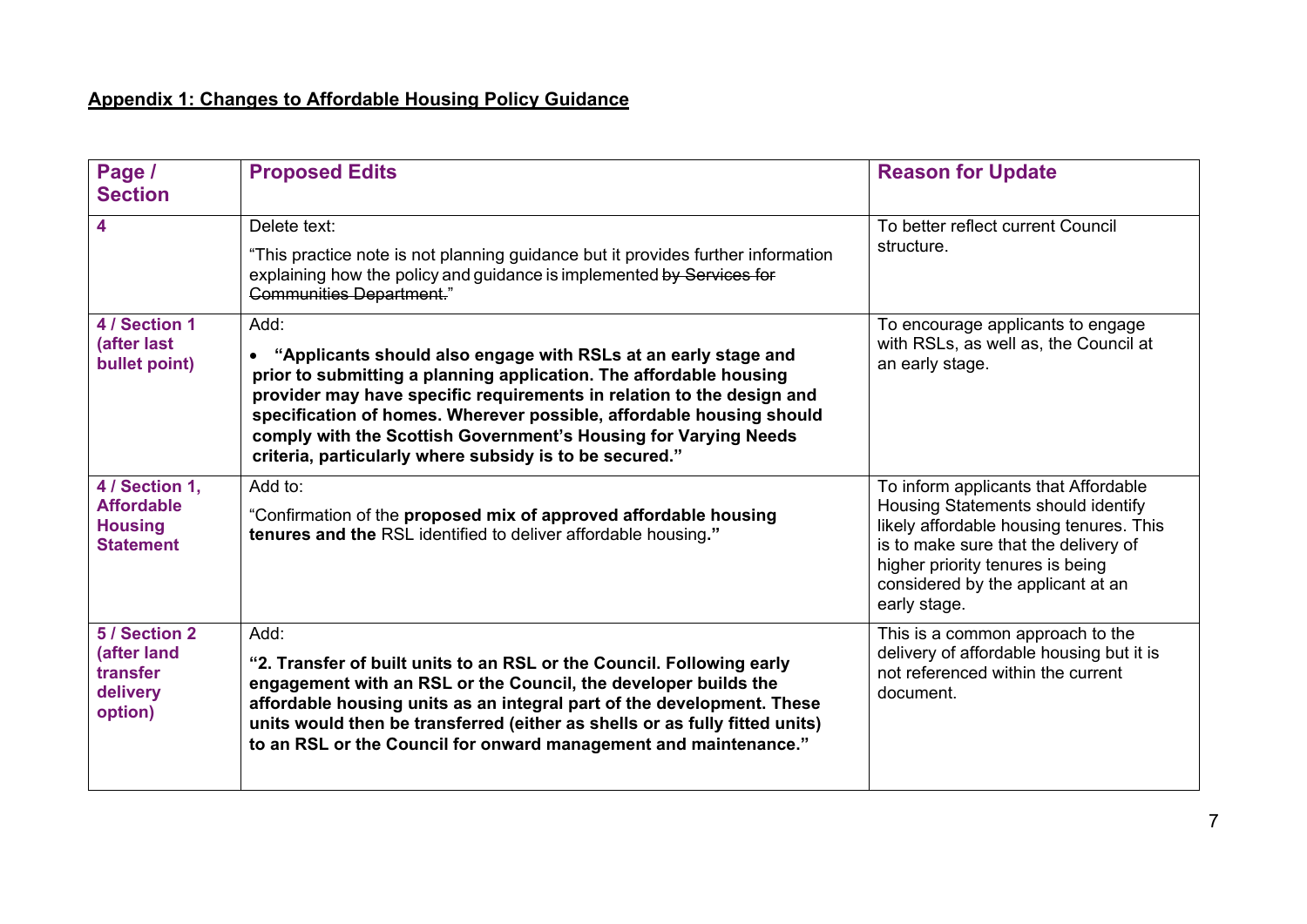| 5 / Section 3,<br><b>Intermediate</b><br><b>Rent (after</b><br>last<br>paragraph) | Add:<br>"Intermediate Rent is an affordable housing tenure that is suited to large<br>'Build-to-Rent' (BTR) developments that are financed by institutional<br>Investors and will deliver new homes rapidly and at a scale that<br>supports placemaking."                                                                                                                                                                                                                                                                                                                                                                                 | To add reference to the approach to<br>affordable housing for Build-to-Rent<br>developments which was reported to<br>Planning Committee in January 2020.                                                                                                                                                       |
|-----------------------------------------------------------------------------------|-------------------------------------------------------------------------------------------------------------------------------------------------------------------------------------------------------------------------------------------------------------------------------------------------------------------------------------------------------------------------------------------------------------------------------------------------------------------------------------------------------------------------------------------------------------------------------------------------------------------------------------------|----------------------------------------------------------------------------------------------------------------------------------------------------------------------------------------------------------------------------------------------------------------------------------------------------------------|
| 6 / Section 3,<br><b>Unsubsidised</b><br><b>LCHO</b>                              | Change "To maximise the delivery of social rented homes, as evidenced in<br>the latest Housing Needs and Demand Assessment any form of unsubsidised<br>LCHO should not normally exceed 20% of the overall affordable housing<br>provision, or 12 units, whichever is the lesser." to:<br>"A limited number of affordable homes delivered as unsubsidised LCHO<br>may be acceptable if there is a clear rationale for not delivering higher<br>priority affordable housing tenures. Any form of unsubsidised LCHO<br>should not normally exceed 20% of the overall affordable housing provision,<br>or 12 units, whichever is the lesser." | To reiterate to applicants that a clear<br>rationale for providing a lower priority<br>tenure should be demonstrated. The<br>document already states that<br>applicants should clearly identify how<br>their proposals have been designed to<br>allow for on-site delivery by an RSL in<br>the first instance. |
| 6 / Section 3,<br><b>Unsubsidised</b><br><b>LCHO (1)</b><br><b>Golden Share</b>   | Delete:<br>"The purchase price is set at 80% of market value in perpetuity, the market<br>value being set by an independent or district valuer to the satisfaction of the<br>Council.                                                                                                                                                                                                                                                                                                                                                                                                                                                     | House price inflation means that the<br>affordability of Golden Share in<br>perpetuity can no longer be<br>guaranteed, as house prices are<br>increasing more quickly than incomes.                                                                                                                            |
| 6 / Section 3,<br><b>Unsubsidised</b><br><b>LCHO (1)</b><br><b>Golden Share</b>   | Add to:<br>"The purchase price should not exceed £214,796, and properties approaching<br>this value are expected to be 3 bedroom. Estimated sales values will be<br>required to be submitted during the planning application for review."                                                                                                                                                                                                                                                                                                                                                                                                 | To inform applicants that estimated<br>sales values will be required to<br>demonstrate that Golden Share is a<br>viable affordable housing tenure.                                                                                                                                                             |
| 6 / Section 4,<br><b>Commuted</b><br><b>Sums</b>                                  | Add to:<br>"The commuted sum is a financial sum, paid by a developer to the Council. The<br>Council shall utilise the commuted sum towards the provision of affordable<br>housing within 10 years of payment."                                                                                                                                                                                                                                                                                                                                                                                                                            | To reflect the use period for<br>commuted sums that is within the<br>model legal agreement.                                                                                                                                                                                                                    |
| 7 / Section 4,<br><b>Commuted</b><br><b>Sums</b>                                  | Add to:<br>"Land value would be based on a DV Independent valuation. The developer<br>will be required to cover the costs incurred by the Council to carry out                                                                                                                                                                                                                                                                                                                                                                                                                                                                            | To inform applicants of the<br>requirement.                                                                                                                                                                                                                                                                    |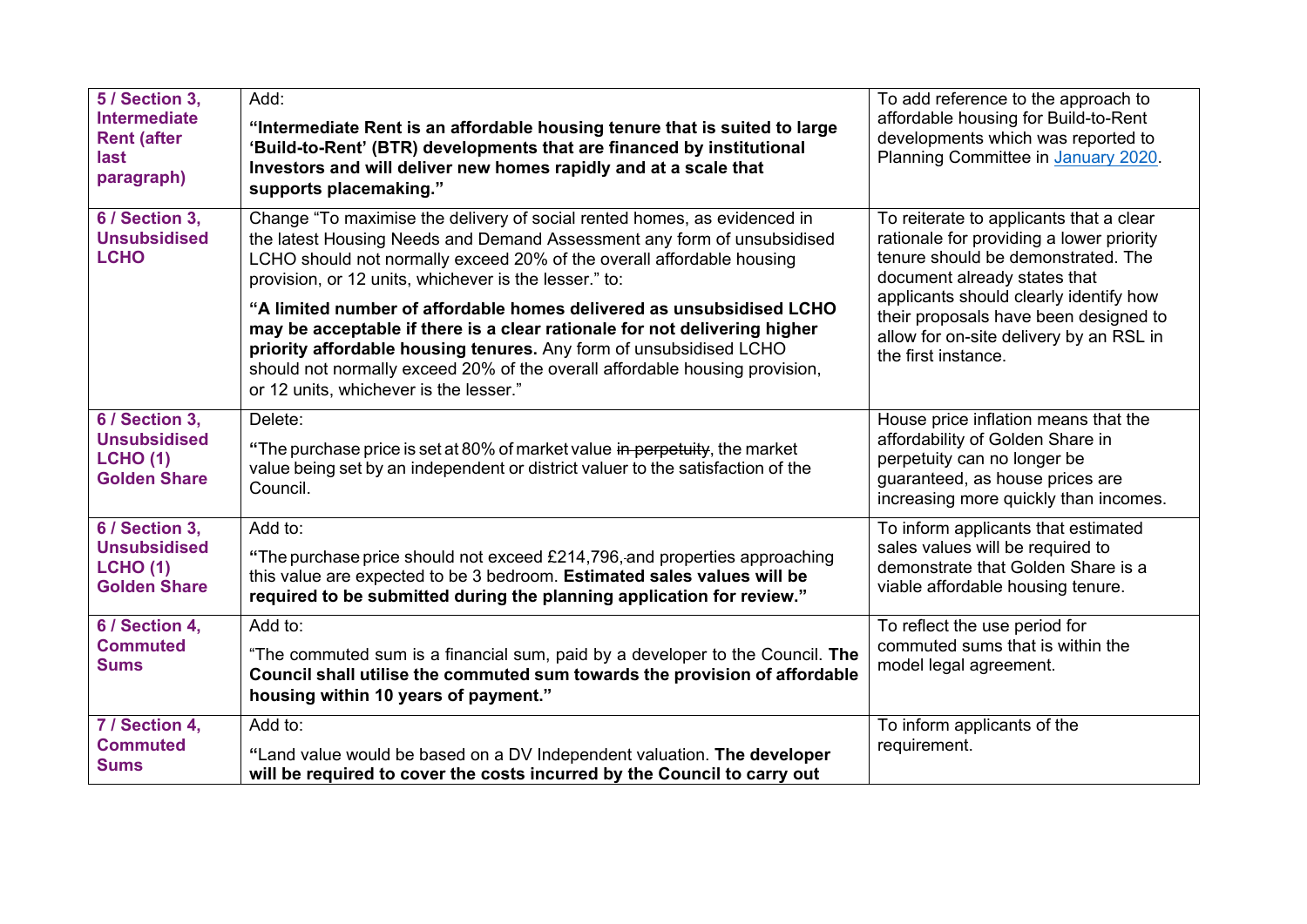|                                                 | this valuation."                                                                                                                                                                                                                                                                                                                                                                                                                                                                                                                                                                       |                                                                                                                                                                                                                                                         |
|-------------------------------------------------|----------------------------------------------------------------------------------------------------------------------------------------------------------------------------------------------------------------------------------------------------------------------------------------------------------------------------------------------------------------------------------------------------------------------------------------------------------------------------------------------------------------------------------------------------------------------------------------|---------------------------------------------------------------------------------------------------------------------------------------------------------------------------------------------------------------------------------------------------------|
| 7 / Section 5,<br><b>Consolidation</b>          | Add to:<br>"Consolidation: On smaller developments of between 20 and 50 flats, it is<br>likely an RSL will want to consolidate ownership of the affordable homes<br>within a single stairwell. Proposals should be designed taking this into<br>account, along with RSL design standards, to allow for on-site delivery to be<br>achieved. Affordable homes with three or more bedrooms should be on<br>the ground floor where practical."                                                                                                                                             | To inform applicants the preference is<br>for larger units to be on the ground<br>floor so that they are more suited to<br>families with better access to outdoor<br>space.                                                                             |
| 7 / Section 5,<br>4)                            | Add to:<br>"Viability for the developer / open book - If a developer wishes to<br>demonstrate that their development contains exceptional costs which make<br>the affordable housing contribution non-viable on-site, then a full assessment<br>of costs will be required based on an "open book" approach i.e. the developer<br>will be expected to make all of the relevant cost information available to the<br>Council and/or relevant partner housing association. The developer will be<br>required to cover the costs incurred by the Council to carry out this<br>assessment." | To inform applicants of the<br>requirement.                                                                                                                                                                                                             |
| 7 / Section 5,<br>6)                            | Delete text:<br>"Major developments, Planning Permission in Principle (PPP) applications and<br>phased developments"                                                                                                                                                                                                                                                                                                                                                                                                                                                                   | To clarify that the section of the<br>document which follows applies to<br>PPP applications and phased<br>developments rather than every major<br>development.                                                                                          |
| 7 / Section 5,<br>6) (after first<br>paragraph) | Add:<br>"Prior to the submission of relevant detailed matters, the applicant<br>should engage with the Council and RSLs to identify the affordable<br>housing provision and approach to delivery. The proposed approach<br>should be explained within a further Affordable Housing Statement<br>submitted for consideration and approval as part of relevant<br>applications for the Approval of Matters Specified in Conditions."                                                                                                                                                     | To inform applicants that for PPP<br>applications the detailed information<br>that would normally be sought for a<br>full application should be provided as<br>part of relevant applications for the<br>Approval of Matters Specified in<br>Conditions. |
| 7 / Section 5,<br>6)                            | Delete text:<br>At the point where Committee consider the application the department is<br>content to seek a commitment that 25% of the units will be approved                                                                                                                                                                                                                                                                                                                                                                                                                         | To clarify that affordable housing is<br>secured through a legal agreement<br>rather than conditions attached to a                                                                                                                                      |